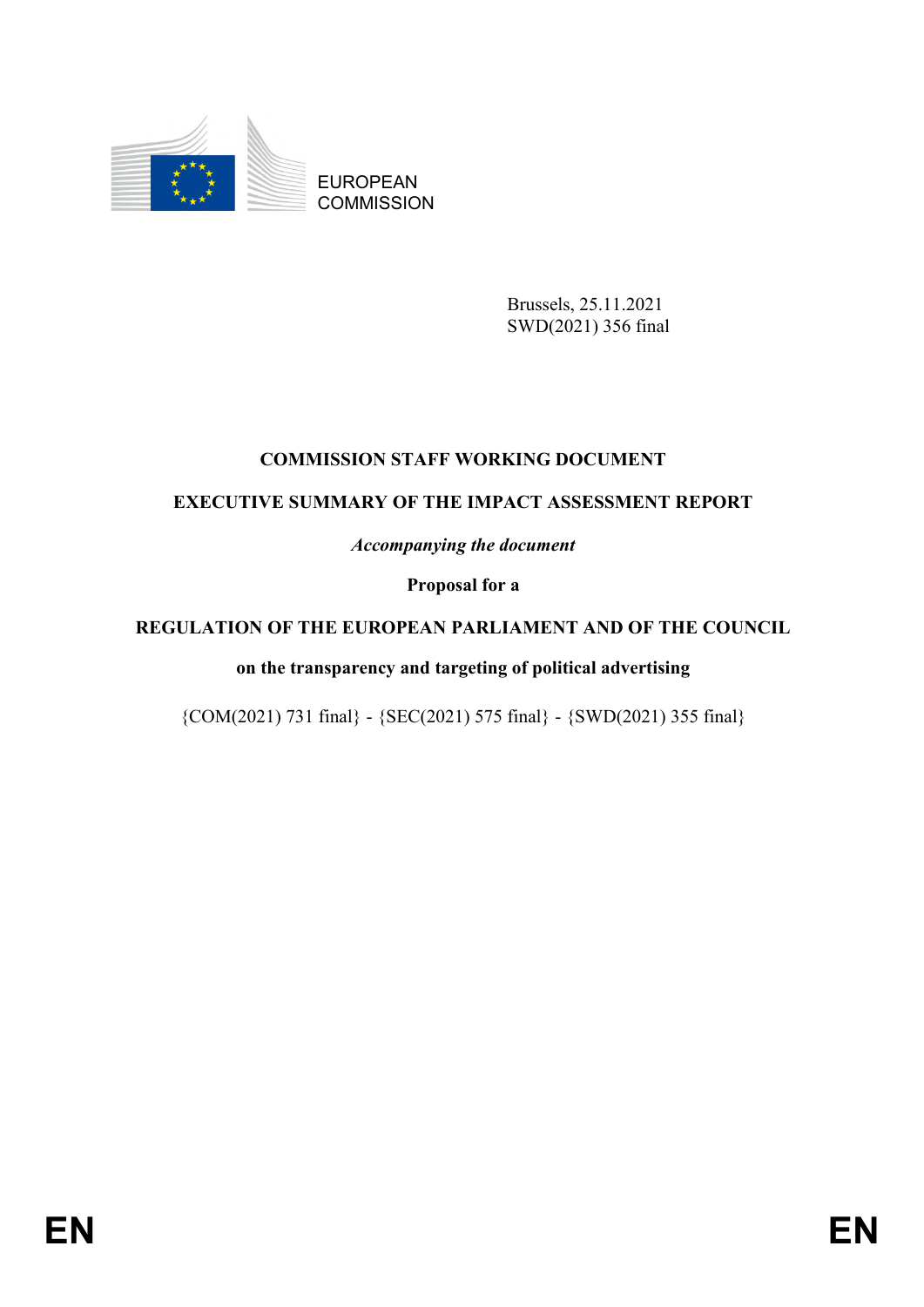#### **Executive Summary Sheet**

## Impact assessment on the initiative on the transparency of political advertising

#### **A. Need for action**

#### **What is the problem and why is it a problem at EU level?**

Political advertising conveys political messages to voters through a variety of media, from print to television to social media. It is used in political campaigns and more generally to shape public opinion and to contribute to debates on topics of societal importance. It is specifically regulated to ensure free and fair elections. An important element of existing rules is that they seek to ensure political advertising is used transparently, so that citizens can recognise advertisements and those who place them can be held to account. There is a legitimate public interest in protecting this, such as fairness, equal opportunities and transparency in the electoral process and the fundamental right to be informed in an objective, transparent and pluralistic way. National rules thus place obligations on political actors and on the companies providing political advertising services. These rules traditionally focused on 'offline' media (newspapers, broadcasters, etc.), but online advertising has become increasingly common as it can be disseminated with more flexibility and be targeted to very specific audiences. Online advertising has brought new challenges, in particular related to issues of transparency, accountability and manipulative targeting.

All Member States have legislation relevant to political advertising, resulting in a fragmented patchwork of national rules in terms of substance, scope, implementation and enforcement, which create obligations for service providers, and which apply differently between Member States and depending on the medium through which the advertising is disseminated. This particularly concerns relevant definitions and transparency requirements, which affect the content of advertisements. As some Member States intend to introduce new legislation to cover the new online media, this fragmentation is expected to increase. This complex legal context generates costs and challenges, which also create barriers to political advertising as a cross-border service in the internal market, with a direct impact on the functioning of the internal market.

Personal data is used to target political messages to citizens by directing advertisements to groups and tailoring the content. The processing of personal data for such purposes, particularly data considered sensitive under the GDPR, and targeting to groups small enough to enable the non-transparent provision of tailored political messages, have specific and pronounced negative effects on citizens' protected rights. Some Member States have also attempted or are considering intervention with respect to targeting, but such measures have proved problematic.

These issues also affect democratic processes and campaigning at EU level, including by European political parties (EUPPs). The EU legal framework for EUPPs does not regulate the use of political advertising, and fragmentation and uncertainty can hinder EUPPs' ability to conduct EU-wide campaigns.

This impact assessment analyses core problems with political ads and their causes, from 3 perspectives:

- **1.**Economic actors who wish to run multi-medium and/or multi-Member State campaigns face significant obstacles and additional costs, due to the differences in transparency regulation between Member States and between online and offline contexts. Some political and economic actors exploit this situation to circumvent rules. This situation also drives a large share of political ads online.
- **2.**This situation erodes the ability of national rules on political ads to protect democratic processes and fundamental rights. The targeting of online political ads, and other manipulative techniques, creates additional problems.
- **3.**There is insufficient transparency around political ads sponsored by EUPPs which are campaigning across the EU on EU issues.

**What should be achieved?**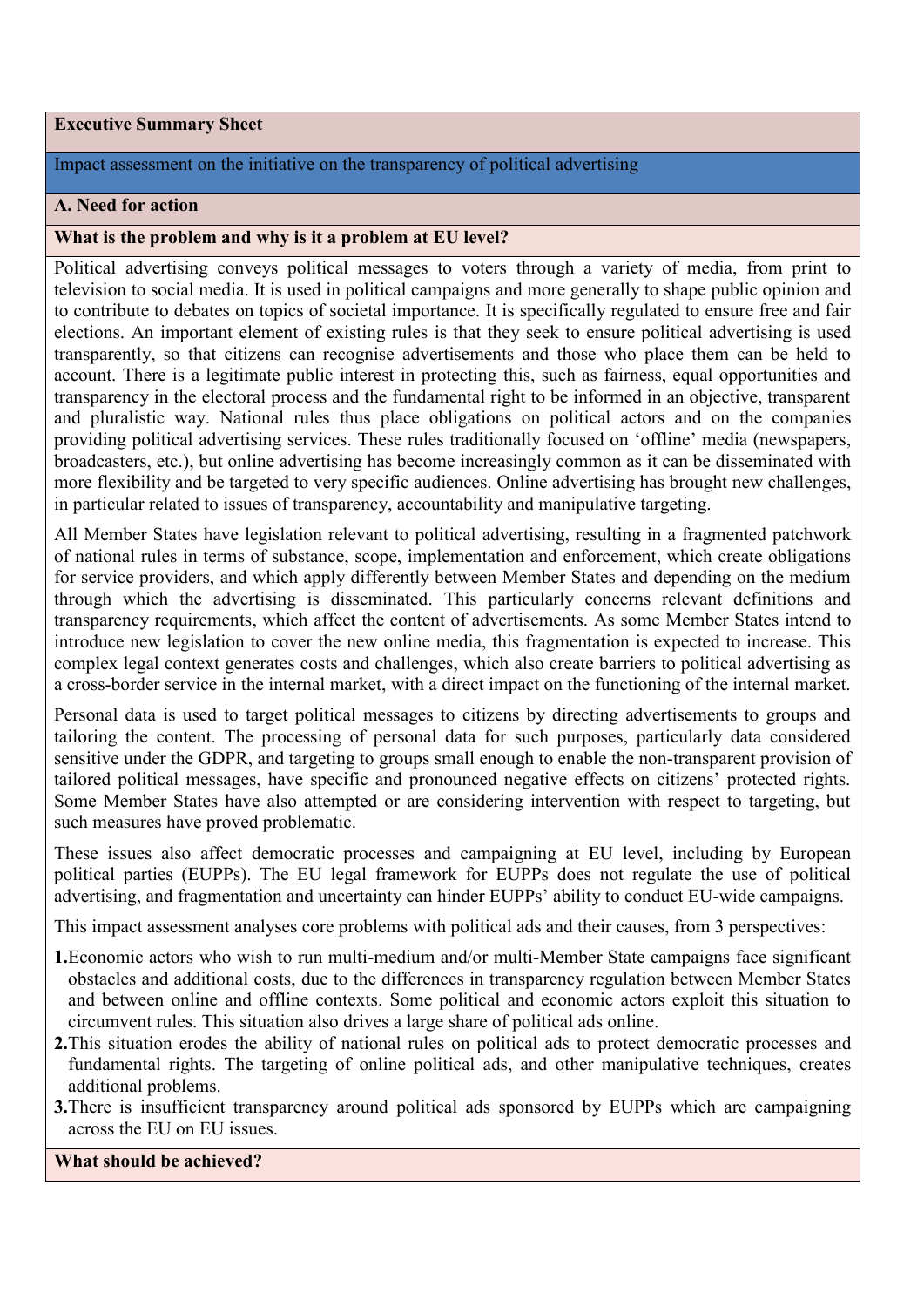The general objectives are to: (1) facilitate the provision of political advertising and related services in the internal market while supporting fair democratic processes based on high and harmonised transparency standards and lawful use of targeting techniques; (2) provide for high transparency standards for political parties in the EU supporting free and fair elections.

Specific objectives are to: (a) reduce legal fragmentation, remove obstacles and reduce costs for crossborder services, (b) define high transparency requirements for political ads (including issues ads), (c) address specific data protection risks emerging from the use of some targeting and amplification techniques, (d) ensure effective oversight of the envisaged obligations and strengthen regulatory outcomes, (e) promote stronger transparency and free and fair elections through compliance with rules by political parties in the EU. Reaching these objectives will also increase resilience against foreign information manipulation and interference.

### **What is the value added of action at the EU level (subsidiarity)?**

This issue is best addressed at EU level as individual Member States can neither tackle the market fragmentation nor address the cross-border nature of the issues identified. Several Member States have passed or are considering legislation on the transparency and targeting of political advertising. Fragmentation will thus increase, which jeopardises the right to freedom of establishment and to provide services across the EU, while also not achieving the regulations' intended aims. EU-wide standards for political ads and related services would bring legal certainty, remove compliance costs of delivering services cross-border and reduce non-compliance risks. This would mitigate incentives for economic actors to partition the internal market and incentivise them to provide compliant cross-border political ads services, and to develop new ones. In contrast, the effects of purely national legislation are limited to a single Member State. They risk being circumvented or not being understood by service providers from other Member States. They would not address the EU-wide problems identified above and could even increase them. Furthermore, the cross-border nature of activities, in particular in the online environment, creates significant challenges regarding transparency and regarding targeting, which purely national regulation in this domain would not be able to address. Data protection is harmonised at EU level and additional measures should be provided at EU level. Also, only the EU could provide EU-wide measures for EUPP political advertising: this would ensure national legislation does not impede their EU campaigns.

### **B. Solutions**

**What are the various options to achieve the objectives? Is there a preferred option or not? If not, why?**

### **Options related to economic actors in the** *internal market* **include:**

1.1 **Limited binding measures** to align certain definitions and provide for information retention, and soft measures and standards to promote transparency in the use of political ads online and offline and support further interventions, including self-regulation. Soft measures also cover the use of targeting techniques.

1.2. **Binding measures** to harmonise transparency requirements for political ads accompanied by soft measures and standards. The binding measures also address the use of targeting techniques in political ads. **Options addressed to** *political parties* **include:**

2.1. **Limited binding measures** to adapt the existing framework on EUPPs to introduce an obligation for parties to support transparent use of political ads; and

2.2 **Extending the existing framework** to introduce complementary obligations on EUPPs to provide meaningful transparency for the use of political ads. Appropriately empowering the Authority for EUPPs to report on compliance.

For both 2.1 and 2.2, soft measures would apply to national political parties, with recommendations to be addressed to Member States to introduce equivalent standards for all political actors.

**What are different stakeholders' views? Who supports which option?** 

There is a general demand for a uniform definition of what constitutes political advertising.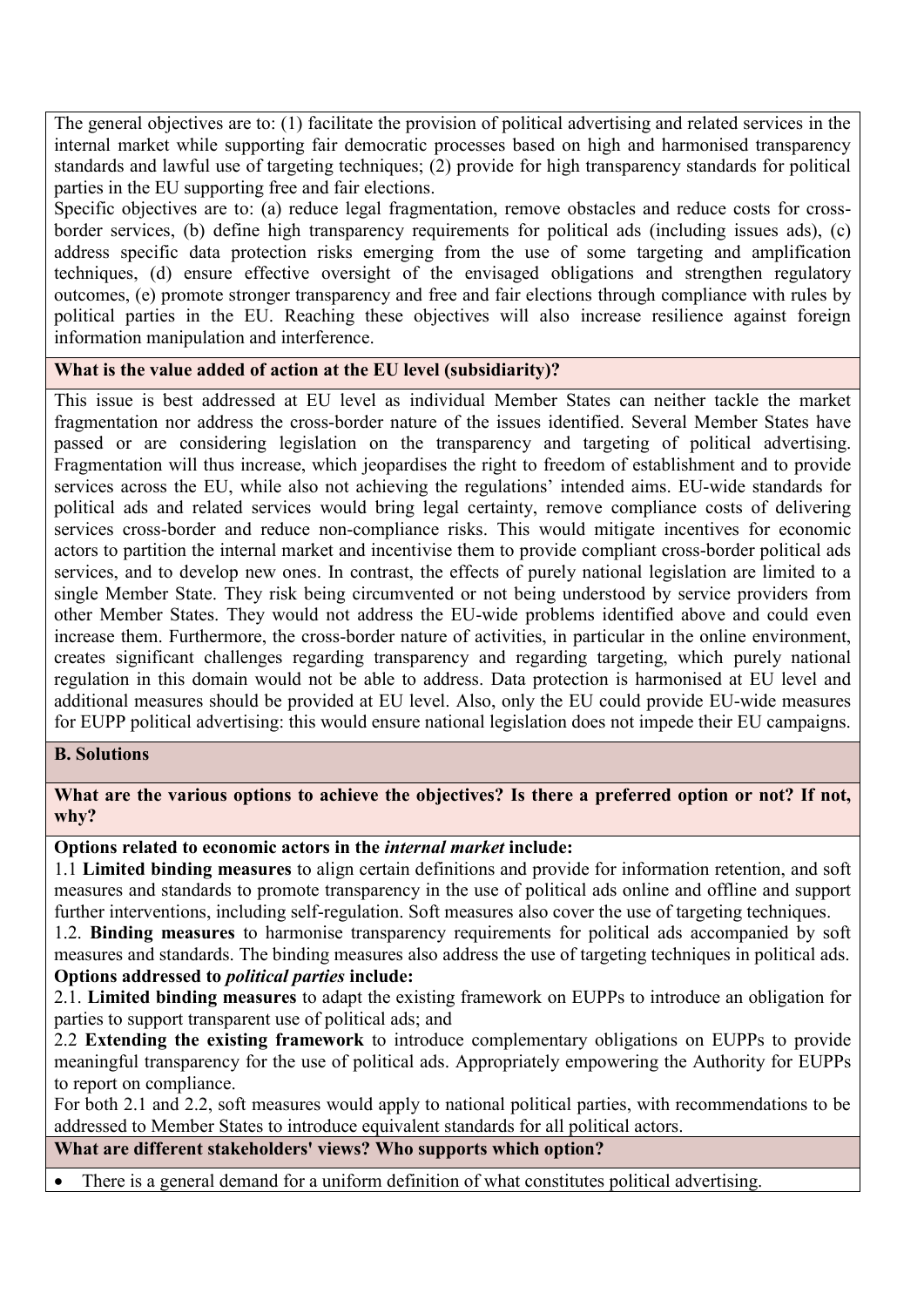- Broad support for EU action, in particular for transparency measures to ensure (i) enough information about political ads is provided – to allow campaigns to be followed across platforms and media – and (ii) information is retained and made accessible to the public.
- Support for either a ban on targeted political ads, or allowing them only after explicit opt-in by users.
- Regulation offline (extensively regulated) and online ads (limited or no regulation) needs rebalancing.
- Member States also broadly support more effective oversight possibilities (off- and on-line) to address opaque political ads practices.

# **C. Impacts of the preferred option**

## **What are the benefits of the preferred option (if any, otherwise of main ones)?**

The preferred option is expected to have an positive effect over the baseline by:

- increasing legal certainty and removing costs associated with regulatory fragmentation.
- bringing added transparency to targeting, with positive impacts on fundamental rights.
- providing a clear basis for oversight, and thus enabling national authorities to request the information needed to oversee political ads, and to cooperate in investigation and enforcement.
- increasing transparency in the democratic processes, as well as protection against manipulation through targeting techniques.
- active supervision of political campaigning around EU elections would also require active and timely disclosures by EUPPs and reinforce the role and resources of the Authority to ensure oversight.

### **What are the costs of the preferred option (if any, otherwise of main ones)?**

**Economic actors** – compliance costs to implement obligations on transparency and oversight (both oneoff adaptation costs and ongoing compliance costs). But overall costs should service providers should be lower than in the baseline, as reduced fragmentation yields efficiency gains.

**National authorities and the Authority for EUPPs** – one-off costs for training and capacity to adapt and make best use of the new opportunities for more effective regulation. Cost for procurement of EUPP repository. Offset by efficiency gains, better information access and better coordination at EU level.

**EUPPs** – certain costs for disclosures on common ad repository platform offset against increased legal certainty and lower pan-EU campaigns costs.

# **What are the impacts on SMEs and competitiveness?**

The new requirements will help SMEs scale up their political advertising services across borders in the internal market. Adapting their information systems to comply with the passive obligation to retain information on political ads would entail minor one-off costs. These costs would be offset by savings from more consistent rules across the EU.

### **Will there be significant impacts on national budgets and administrations?**

One-off costs for training administrative staff and recurrent costs for monitoring compliance with transparency and targeting obligations. Should be offset by efficiency savings from harmonised obligations and the streamlined and strengthened oversight process. Current enforcement is low, however.

### **Will there be other significant impacts?**

The increased accountability of political actors would encourage a culture of open and honest campaigning and should help rebuild public trust in the use of political advertising, and more generally in the public political debate and the integrity of the electoral process.

### **Proportionality?**

The measures proposed are proportionate to the objectives defined (see box for subsidiarity above).